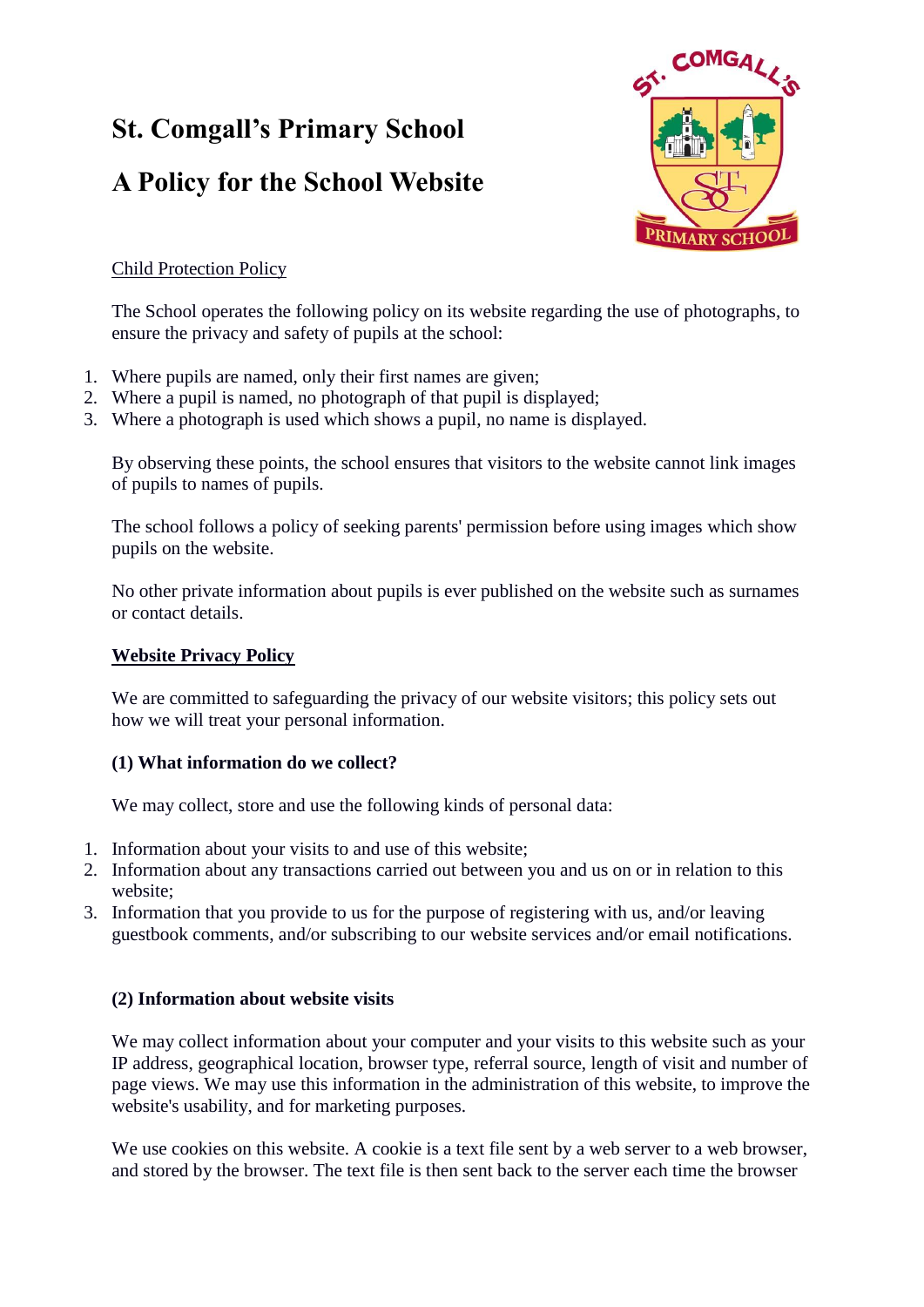requests a page from the server. This enables the web server to identify and track the web browser.

We may send a cookie which may be stored by your browser on your computer's hard drive. We may use the information we obtain from the cookie in the administration of this website, to improve the website's usability and for marketing purposes. We may also use that information to recognise your computer when you visit our website, and to personalise our website for you.

Most browsers allow you to refuse cookies. (For example, in Internet Explorer you can refuse all cookies by clicking "Tools", "Internet Options", "Privacy", and selecting "Block all cookies" using the sliding selector.) This will, however, have a negative impact upon the usability of many websites.

#### **(3) Using your personal data**

Personal data submitted to this website will be used for the purposes specified in this privacy policy or in relevant parts of the website. In addition to the uses identified elsewhere in this privacy policy, we may use your personal information to:

- 1. Improve your browsing experience by personalising the website;
- 2. Provide other organisations with statistical information about our users but this information will not be used to identify any individual user.

We will not without your express consent provide your personal information to any third parties for the purpose of direct marketing.

#### **(4) Other disclosures**

In addition to the disclosures reasonably necessary for the purposes identified elsewhere in this privacy policy, we may disclose information about you:

- 1. To the extent that we are required to do so by law;
- 2. In connection with any legal proceedings or prospective legal proceedings;
- 3. In order to establish, exercise or defend our legal rights (including providing information to others for the purposes of fraud prevention and reducing credit risk);
- 4. Except as provided in this privacy policy, we will not provide your information to third parties.

#### **(5) Security of your personal data**

We will take reasonable precautions to prevent the loss, misuse or alteration of your personal information. Of course, data transmission over the internet is inherently insecure, and we cannot guarantee the security of data sent over the internet.

#### **(6) Policy amendments**

We may update this privacy policy from time-to-time by posting a new version on our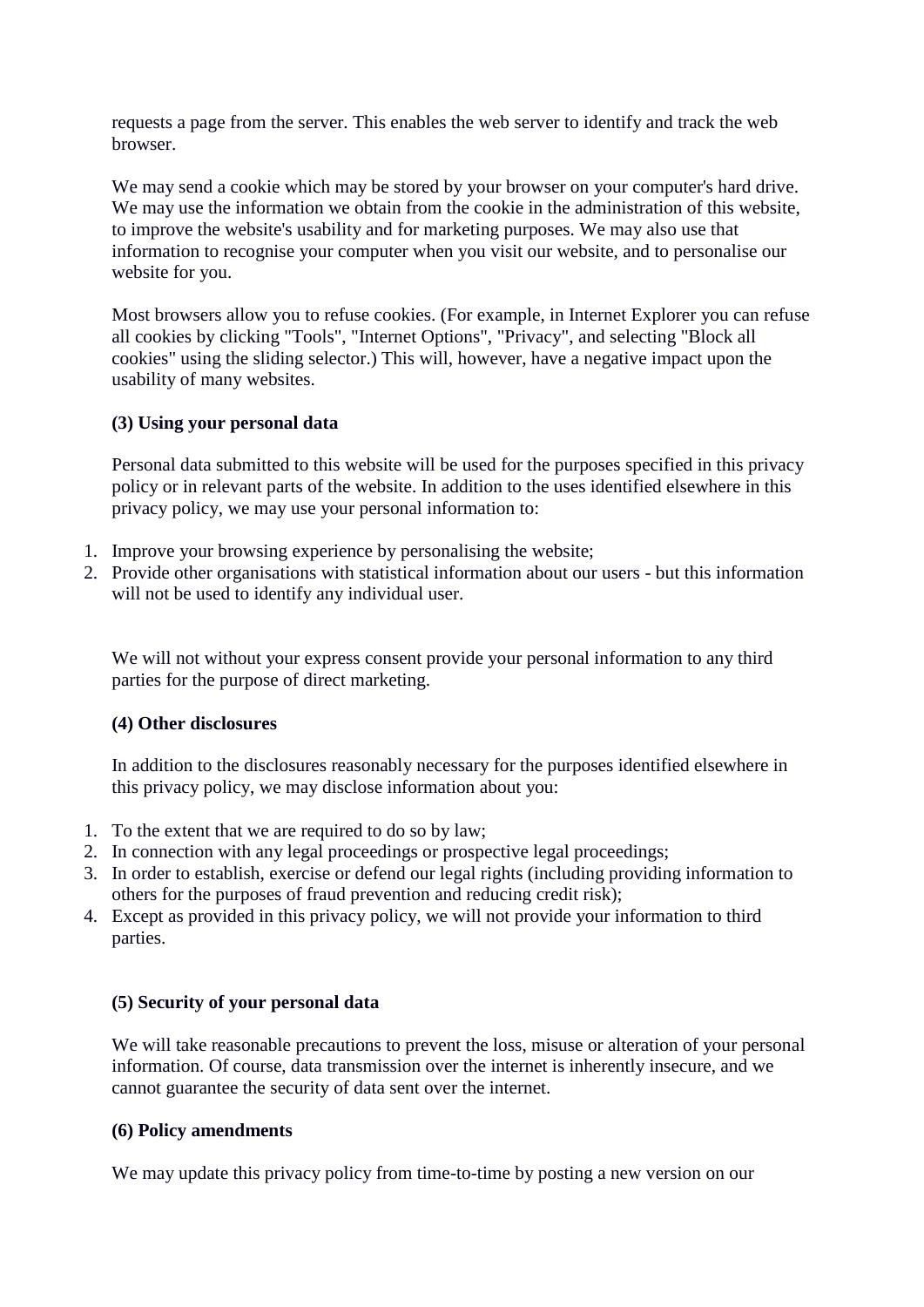website. You should check this page occasionally to ensure you are happy with any changes.

#### **(7) Third party websites**

The website contains links to other websites. We are not responsible for the privacy policies of third party websites.

#### **(8) Our contact details**

Please see above for our contact details.

This Privacy Policy is based on a freely-available template created and distributed by [website-law.co.uk.](http://website-law.co.uk./)

#### **Website Disclaimer**

#### **(1) Introduction**

This disclaimer governs your use of our website; by using our website, you accept this disclaimer in full. If you disagree with any part of this disclaimer, do not use our website.

#### **(2) Intellectual property rights**

Unless otherwise stated, we or our licensors own the intellectual property rights in the website and material on the website. Subject to the license below, all our intellectual property rights are reserved.

#### **(3) License to use website**

You may view, download for caching purposes only, and print pages from the website, provided that:

- 1. You must not republish material from this website (including republication on another website), or reproduce or store material from this website in any public or private electronic retrieval system;
- 2. You must not reproduce, duplicate, copy, sell, resell, visit, or otherwise exploit our website or material on our website for a commercial purpose, without our express written consent.

#### **(4) Limitations of liability**

The information on this website is provided free-of-charge, and you acknowledge that it would be unreasonable to hold us liable in respect of this website and the information on this website.

Whilst we endeavour to ensure that the information on this website is correct, we do not warrant its completeness or accuracy; nor do we not commit to ensuring that the website remains available or that the material on this website is kept up-to-date.

To the maximum extent permitted by applicable law we exclude all representations,